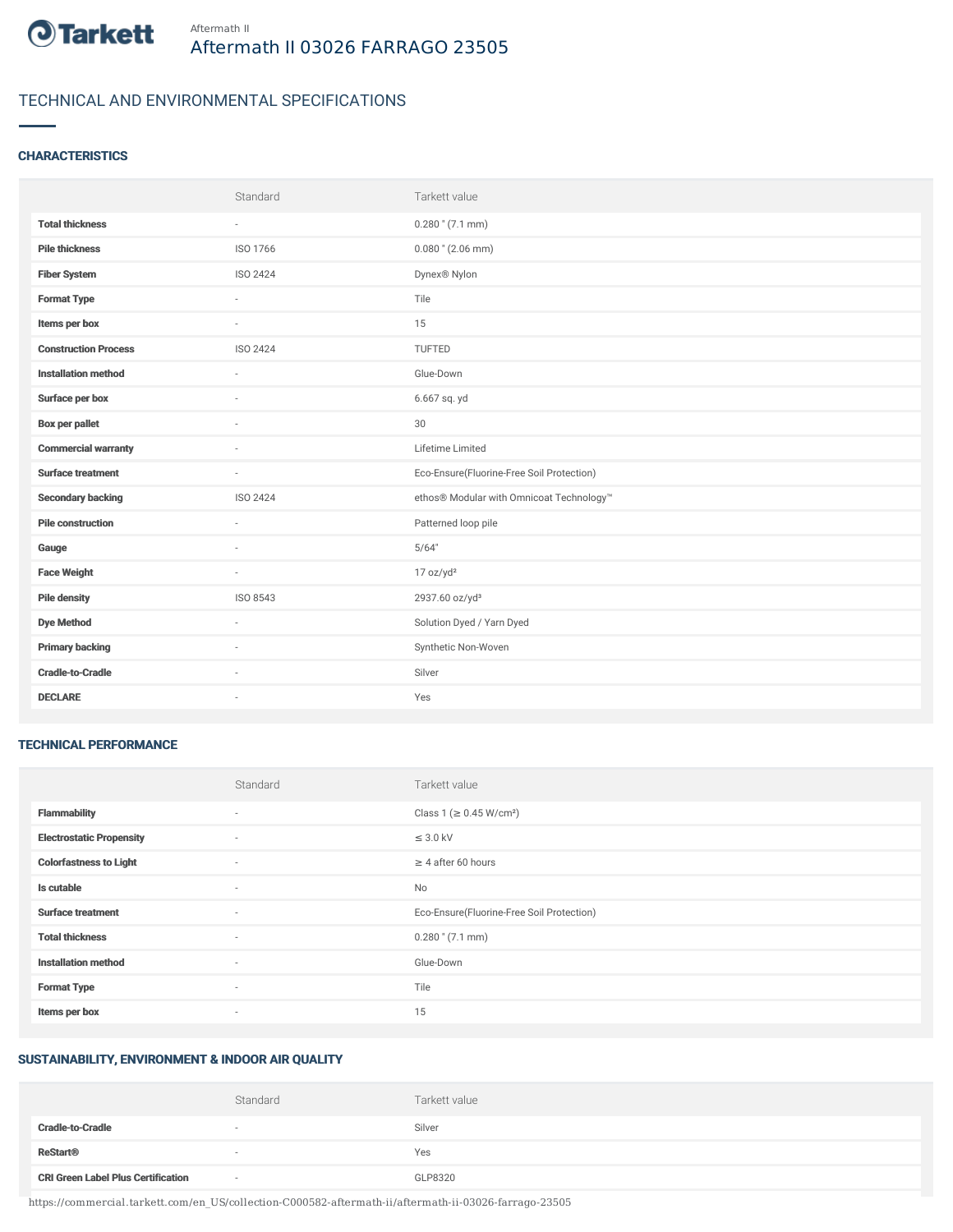

# Aftermath II 03026 FARRAGO 23505

|                                            | Standard                 | Tarkett value                                                  |
|--------------------------------------------|--------------------------|----------------------------------------------------------------|
| <b>DECLARE</b>                             | $\overline{\phantom{a}}$ | Yes                                                            |
| <b>Recycled Content - Production Waste</b> | $\overline{\phantom{a}}$ | 24 %                                                           |
| <b>Third Party Certification NSF-140</b>   | $\sim$                   | Platinum                                                       |
| <b>Antimicrobial Chemicals</b>             | ۰                        | No antimicrobials (EPA Registered pesticides) added to product |
| <b>Post Consumer recycled content</b>      | $\sim$                   | 35 %                                                           |

### CHARACTERISTICS & TECHNICAL PERFORMANCE

|                                 | Standard                 | Tarkett value                             |
|---------------------------------|--------------------------|-------------------------------------------|
| <b>Total thickness</b>          | ASTM F386                | $0.280$ " (7.1 mm)                        |
| <b>Type of product</b>          | ä,                       | <b>Textile Flooring</b>                   |
| Length                          |                          | 24"                                       |
| Width                           | $\sim$                   | $24$ "                                    |
| Pattern                         |                          | Aftermath II 03026                        |
| <b>Commercial warranty</b>      |                          | Lifetime Limited                          |
| <b>Flammability</b>             | ASTM E648                | Class 1 (≥ 0.45 W/cm <sup>2</sup> )       |
| <b>Smoke Density</b>            | ASTM E662                | 450 or Less                               |
| <b>Surface treatment</b>        | $\sim$                   | Eco-Ensure(Fluorine-Free Soil Protection) |
| <b>Installation method</b>      | $\sim$                   | Glue-Down                                 |
| Pattern type                    |                          | Geometric                                 |
| <b>Format Type</b>              |                          | Tile                                      |
| <b>Construction</b>             | $\sim$                   | Stratatec <sup>®</sup> Patterned Loop     |
| Soil protection                 |                          | Application Rate: 2% of Face Weight       |
| <b>Pile construction</b>        |                          | Patterned loop pile                       |
| <b>Surface Flammablity</b>      | ×,                       | Meets CAN/CGSB-4.2 No.27.6/DOC FF 1-70    |
| <b>Electrostatic Propensity</b> |                          | $\leq$ 3.0 kV                             |
| Gauge                           | ×,                       | 5/64"                                     |
| <b>Colorfastness to Light</b>   | AATCC 16E                | $\geq 4$ after 60 hours                   |
| <b>Stitches/Rows per Inch</b>   | ä,                       | 8.50 /in                                  |
| <b>Pile thickness</b>           | ASTM D5848               | $0.080$ " (2.06 mm)                       |
| Average pile height             | ×,                       | $0.185$ " $(5 \text{ mm})$                |
| <b>Pile density</b>             |                          | 2937.60 oz/yd <sup>3</sup>                |
| <b>Fiber System</b>             |                          | Dynex® Nylon                              |
| <b>Dye Method</b>               | ×,                       | Solution Dyed / Yarn Dyed                 |
| <b>Secondary backing</b>        |                          | ethos® Modular with Omnicoat Technology™  |
| <b>Primary backing</b>          | $\overline{\phantom{a}}$ | Synthetic Non-Woven                       |
| Pattern scale                   | $\overline{\phantom{a}}$ | Large                                     |
| Pattern match                   | i.                       | $\mathsf{No}$                             |
| Pattern repeat length           |                          | 218.35"                                   |
| Pattern repeat width            | i.                       | 72"                                       |
| Items per box                   | i.                       | 15                                        |